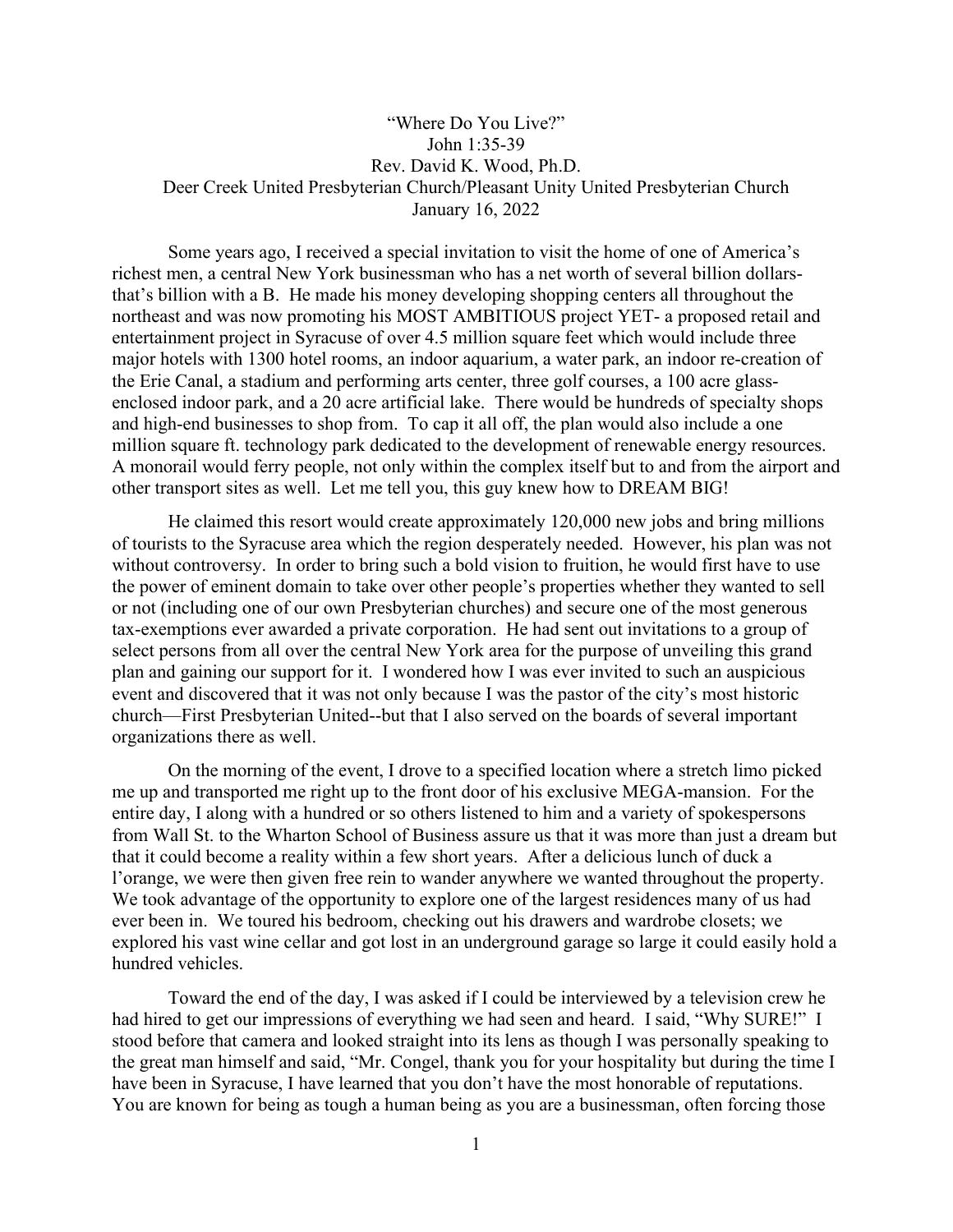who work for you to take you to court just to get paid for their services. The economic situation in central New York is dire and the good people here are in desperate need of real hope. Your bold vision may give them that. I only hope you follow through on this venture and that isn't just another scheme to aggrandize yourself at the expense of the rest of us." I think the cameraman was surprised by my candor but I knew I wasn't speaking just for myself but for thousands of others who would have said the same thing had they had the chance.

Almost twenty years later, you can visit the site today, although the results might seem disappointing. You would see how his original dream, which captivated everyone's imagination by the sheer size and audacity of it, had been downsized to a PIPE dream, INSTEAD. Oh he did expand the original footprint of his shopping center SOME, but there were no hotels, no stadium or golf course to speak of; there was no glass-enclosed indoor park with an artificial lake, no technology park dedicated to the development of renewable energy sources with a monorail transporting persons to and from it. The 120,000 jobs never materialized, nor did the millions of visitors he assured us would turn out for it. It was really just another shopping center like so many others that dot the American landscape with many of the same stores catering to the same middle-class consumers. Much of the land still stands vacant- much like the hopes of SO MANY central New Yorkers who had initially bought into his dream.

I suspect that a SIMILAR air of suspicion filled those first disciples in THEIR first encounter with Jesus. You see, there had been many false Christs before, many false messiahs claiming to be the long-awaited hope that would redeem Israel- but none of their promises ever materialized EITHER. Jesus was thus one more in a long line of self-declared prophets. John the Baptist had told them that he—John--was just a WITNESS to the Messiah and NOT the Messiah himself. JESUS, on the other hand- now HE was the REAL DEAL! HE was the "Lamb of God" who takes away the sin of the world, the ONE whom they had sought for so long. However, before they were going to place their full faith in him, as they had in so many others BEFORE him, they would first have to hear and observe this man up close. You can only take so much disappointment before your hope turns to discouragement and ultimately, cynicism.

Seeing two young men--one named Andrew and another who remains nameless- scrutinizing him, Jesus turns to them and asks, "What do you seek?" or "What do you want? Why are you following me?" They had to have been somewhat suspicious of him. After all, the man was a carpenter—not a scholar or a prince or military man. He had no credentials, no contacts, no experience in leading a mass movement to speak of. Neither did he look the part of a liberator to any of them. They would have to investigate further before they could make up their minds about him.

This question "What do you seek?" is actually more than just a casual remark made by Jesus. He knows they are studying him closely; he understands that he's under serious consideration for the open position of "messiah" and that the local search committee has come to check him out and see whether he's a worthy candidate or not. But what Jesus is REALLY asking is what do they want MOST for their lives? What is it they desire ABOVE EVERYTHING ELSE? On the scale of human priorities, what is NUMBER ONE for them?

This is really one of the most profound questions that can be asked of ANY person. For many people in these anxious times, their greatest desire may be a good job and the financial security that comes with it, but we know that you can be the CEO of a Fortune 500 company and have all the money in the world and STILL feel miserable and unfulfilled inside. Money does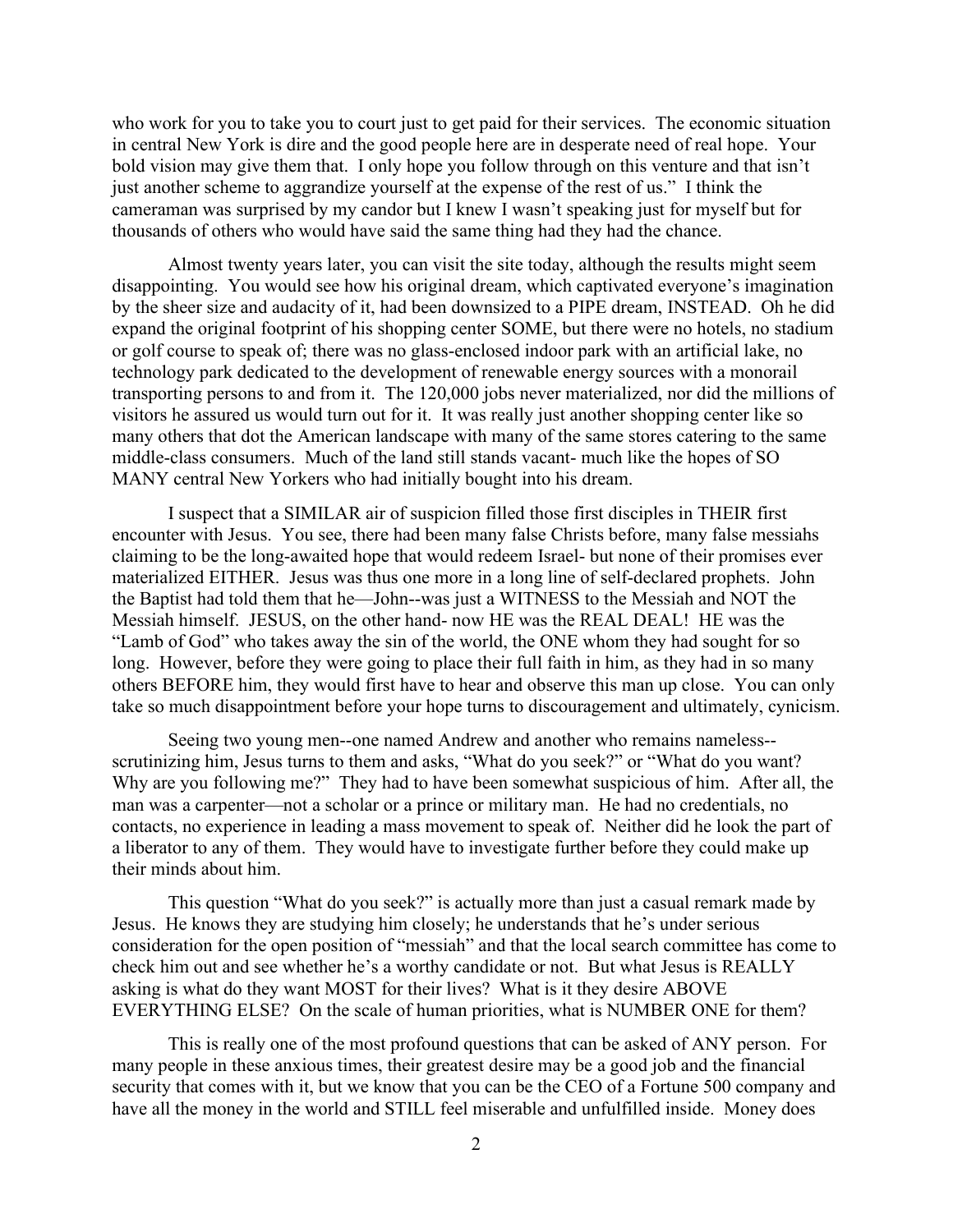not guarantee happiness, something Jesus understood when he said, "What will it profit a man to inherit the entire world and yet lose his soul?" Others may desire sensual pleasure above all else, and so theirs become the hedonistic pursuit of one "feel good" moment after another whether the means to that high involves sex or drugs or alcohol. However, as the Bible says, "Sin may last for a season" but after that season is over, we're left with boredom, depression, and a deepening sense of our own unfulfilled emptiness. For others STILL, that ultimate pursuit may be a drive for absolute control or power. There are those who want power because they want to DO something with it, to accomplish important things for the benefit of others. But THEN there are those who desire power as an END IN ITSELF, because they want to BE somebody. They have no purpose or agenda other than to DOMINATE and FEEL SUPERIOR to others. Of course, history has become a graveyard full of unchecked egos who went on to destroy themselves and others for all their naked ambition. And then for STILL others, their desire may be for nothing more than a happy marriage, a loving family, and fine friends. That's certainly a worthy goal but without one essential ingredient, such relationships may not achieve the level or quality of love and devotion they COULD have had that one special additive been present.

And what is that ingredient, that necessary additive which fulfills and completes all relationships? Why IT'S GOD! Every man, woman, and child possesses a God-shaped void within his or her heart which only God can fill. Saint Augustine experienced that hole HIMSELF over fifteen hundred years ago and as a result came to the conclusion that "Thou has made us for thyself, so that our hearts are restless until they find their rest in thee, O God." That longing we experience, that emptiness and incompleteness that characterizes so many lives, is BUILT into us by God and ONLY God himself can ever fill it.

To Jesus's question "What do you want?" they reply with a question of their OWN, "Rabbi, where are you staying?" "Where do you live?" It reminds me of the old joke: A priest asked a rabbi, "Tell me, why is it you Jews always answer a question WITH a question?" The rabbi replied, "Why SHOULDN'T we?" Well, the two disciples respond to Jesus's question with another- "Where are you residing?" They really want to know who this Jesus is and what he is about before they allow themselves to get close and come to any conclusions about him. Therefore, they invite themselves over to his home for lunch. And so real faith for these disciples begins over a beer and a pastrami sandwich at Jesus's place.

Now there's a practical truth here. If you want to know what a person is REALLY about, then see where they live, have lunch or dinner with them, share a drink with them, see what books they read or television programs they watch. You let them into your LIFE by first letting them into your HOME. In one of my previous pastorates, the congregation liked to think of themselves as being the most friendly church in town, the church which was A FAMILY FIRST which opened its doors wide like great arms, inviting all kinds of strangers in to experience their warmth and generosity. I pointed that out to them one Sunday in a sermon which I'm sure surprised some when I said, "Don't fool yourselves, folks! Oh yes, we certainly DO like to think of ourselves as friendly, don't we. We're all willing to welcome people into the church, going so far as to invite them to sit in our pews on Sunday mornings. However, if that's really as close as we let them get to us—letting them share a pew with us one hour a week on Sunday morning's and NO MORE--then we're not REALLY friendly AT ALL. In fact, we'd hardly qualify to even be called "CHRISTIANS!"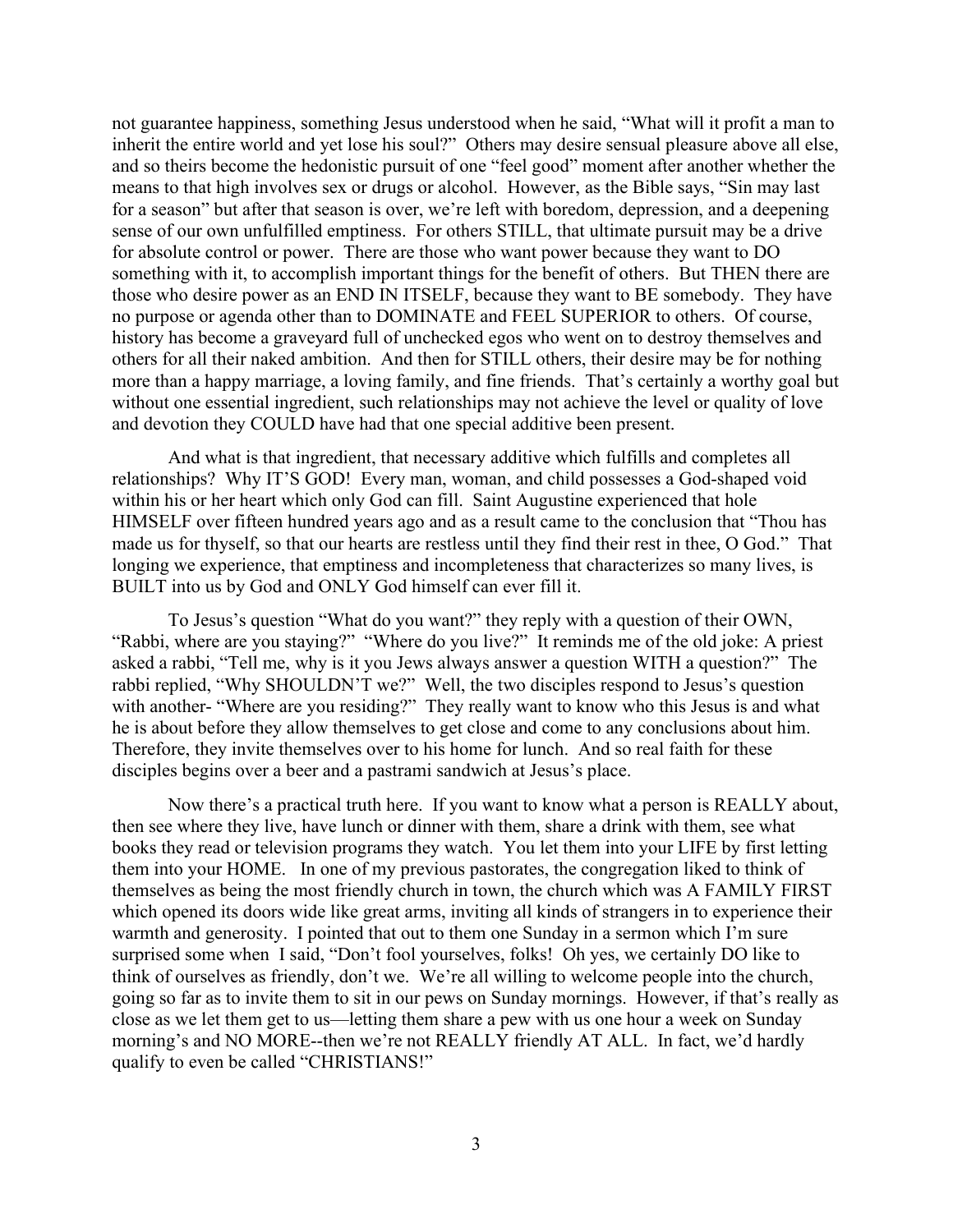You see, if you REALLY want to demonstrate your faith, you must first get PERSONAL with one. If it is a truism that home is where the heart is, the corollary may be EQUALLY true, that the heart is where one's HOME is. Therefore, learning to open up our homes to others- those very intimate and private spaces where we return to relax and sometimes hide--is as tangible a proof of opening our HEART up to them AS THERE IS. This is why the theme of "hospitality" was so central throughout the Bible, because it was a real and public way of showing someone that you had an open, expansive, caring heart as well as a powerful way of manifesting the reality of God to someone.

Of course, this question "Rabbi, where are you staying?"--just like the previous one- suggests more than "which motel or motor lodge are you currently getting a good night's rest at?" No, they are asking the MUCH MORE PROFOUND question "WHO are you? WHERE do you stand? WHAT are you about?" The Greek word translated here as "staying" is one of John's favorite words. It means "remain," "stay," "abide," "dwell," be present," even "continue" and "endure." It's the same word that John uses later in his gospel when he says "The Father who dwells in me"(14:10) or "abide in me and I in you"(15:4) or "You shall abide in my love"(15:10).

Jesus's response to their question is "Come and see." We are then told that they took him up on his offer and seeing where he was staying, they remained with him for the rest of that day. Once again, Jesus's reply to the men signifies more than just, "Hang around with me for a couple of days and you just might find out who I am and what I believe in." The word "see" here is significant. John doesn't use the the Greek word "blepo" which means come and PHYSICALLY see. Rather, he uses the word "orapo" which is not physical sight but SPIRITUAL INSIGHT. Thus, what Jesus REALLY means is "Come and see and I will show you what it is that you are REALLY looking for, for that which you are SPIRITUALLY hungry and thirsty and DON'T EVEN REALIZE it." You see, Jesus didn't come to teach us a new philosophy or way of life- he wasn't simply a great moralist or philosopher. Rather, he came to open our eyes and our hearts that we might be introduced to a WHOLE NEW REALITY, to a BRAND NEW WORLD for us to enter into. He came to initiate a new union between ourselves and God that we might know his mercy and love and power, that we might experience new joy and new peace- both in our lives and in our relationships with others. And so when Jesus invites those initial disciples to "come and see," he is really inviting them to "remain" with him, to "stay" with him, to "abide" with him, to "dwell" with him, to "continue" in relationship with him that they might experience a whole NEW mode of existence for themselves- a NEW life grounded in God's forgiveness and love and peace and joy.

As a result of their visit with Jesus, Andrew is now convinced that Jesus IS the Messiah, the Son of God, and one of his first acts is to go to his brother Simon and witness to him, inviting him to experience Christ for HIMSELF. This is how Simon Peter came to be a disciple of Jesushis brother Andrew was so excited and convinced by the testimony of Jesus that he shared the word with him. And, of course, we know that in time, Simon would receive the name Peter and become head of the group of disciples and first leader of the early church.

Well now that we've analyzed this passage, we are presented with a very strange encounter which ultimately issues in the calling of Jesus's first disciples, including Simon Peter. Note the movement in this passage. The pattern of events here is very important. It begins with our Lord's question to Andrew and another unnamed disciple, "What do you seek?" They reply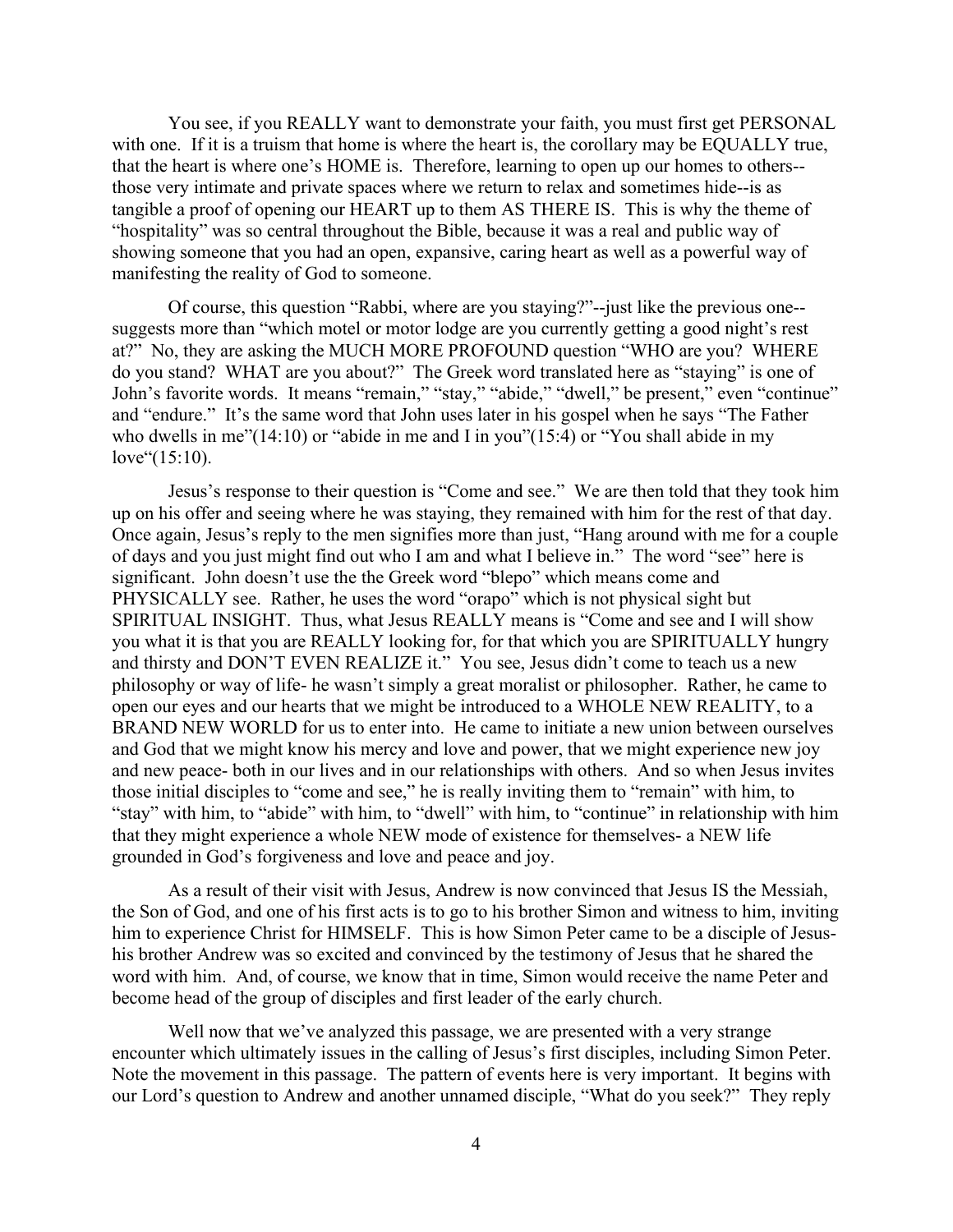with a question of their own, "Where are you staying (or abiding)?" Jesus then issues them the invitation, "Come and see" which he repeats again a few verses later. We are then told that they stayed with him the rest of that day which ultimately resulted in their public declaration "We have found the Messiah." Note the pattern John gives us here: they HEARD, they SOUGHT, they EXPERIENCED, and then they WITNESSED.

This is not only the pattern of Jesus's initial encounter with his first disciples but the pattern John is giving to the early church, in fact giving to Christians EVERYWHERE. The first thing this account teaches us is that REAL faith, a faith that arises out of one's innermost being does not start with a creed or theological argument or liturgical act, as important as these may be. No, it begins with the act of initially coming to Christ and then "seeing where he is staying," that is, "staying" with him, "abiding" with him, "dwelling" with him, maintaining some of kind of relationship with him. It begins with a personal encounter that leads to a personal relationship with Christ. You can't experience Jesus VICARIOUSLY, that is, through the experience of ANOTHER regardless of whether that person is your father or mother, your minister, or closest friend. You cannot know God through another person's faith- it must be your OWN. And so the first question we must all ask ourselves is DO WE know Christ? Do we KNOW him as we KNOW our husband, our wife, our children, our siblings, or our best friends? Is he our conversation partner, a regular part of our daily life? This is to know MORE than just the story of Jesus's birth, his life and ministry, his death and resurrection- it is to know THE STORY HIMSELF.

Some time ago, I heard how two different persons were chosen to give a reading of the same passage—Psalm 23--and it resulted in that reading receiving two very different responses. The FIRST person was an ACTOR- well-trained in diction and public speaking. He ascended the pulpit and before that packed house, gave one of the most stirring renditions of that famous psalm they had ever heard. Afterwards, the congregation rose to their feet and gave him a standing ovation. The SECOND man, A SIMPLE PREACHER, then ascended the pulpit and read it plainly and simply as he best understood it. At the conclusion of HIS reading, some people were sobbing, some were raising their hands in thanksgiving, and others were even on their knees praying. When asked why the reaction between the two readings of the same passage was so different, the old preacher said, "Well he knew the psalm- but I knew the AUTHOR." That, my friends, is the difference between knowing ABOUT Christ, a knowledge which involves one's HEAD, and knowing Christ PERSONALLY and INTIMATELY as FRIEND and SAVIOR- a knowledge which involves both the head AND the heart.

Secondly, the fact is that we would much prefer to "see" before we commit ourselves to following someone- it would only make sense. A REASONABLE person would avoid a rash decision and want to understand thoroughly first what it is he or she is being asked to commit himself to. Jesus, on the other hand, asks us to "COME" FIRST and THEN we will finally seeand not just see with our eyes but see with our SPIRITUAL eyes, with our HEARTS as well. This is how REAL discipleship begins- following and then seeing and then getting excited enough to tell others about that which we've experienced.

And then we have a responsibility to SHARE what we experience WITH OTHERS if that experience truly proves to be a vital and meaningful one for us. If we discover a deeply meaningful relationship with the living God that leads us into an entirely new reality or existence, then wouldn't that somehow motivate us to want to share that same reality with